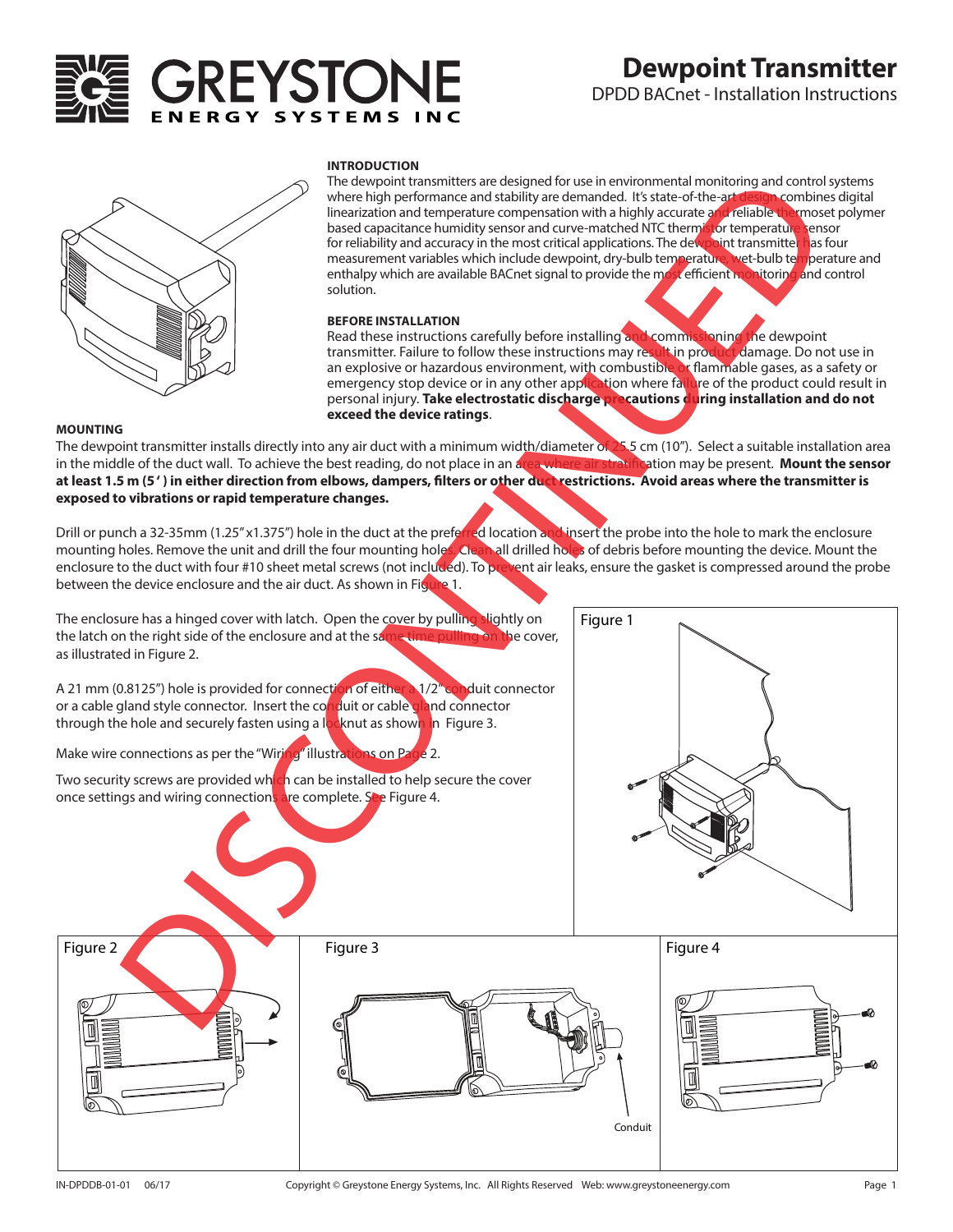## **WIRING**

- Deactivate the 24 Vac/dc power supply until all connections are made to the device to prevent electrical shock or equipment damage.
- Follow proper electrostatic discharge (ESD) handling procedures when installing the device or equipment damage may occur.
- Use 22 AWG shielded wiring for all connections and do not locate the device wires in the same conduit with wiring used to supply inductive loads such as motors.
- Make all connections in accordance with national and local codes.

Connect the 24 Vac/dc power supply to the terminals labeled PWR (power) and COM (common) as shown in Figure 6. This device has a half-wave type power supply so use caution when wiring multiple devices so that the circuit ground point is the same on all devices and the controller. Use caution if 24 Vac power is used and one side of the transformer is earth-grounded. In general, the transformet should NOT be connected to earth ground when using devices with RS-485 network connections. The device is reverse voltage protected and will not operate if connected backwards.

Connect the RS-485 network with twisted shielded pair to the terminals marked A-, B+ and SHLD (shield) as shown in Figure 6. The positive wire connects to B(+) and the negative wire connects to A(-) and the cable shield must be connected to the SHLD terminal on each device. If the device is installed at either end of the network, an end-of-line (EOL) termination resistor (121 ohm) should be installed in parallel to the A(-) and B(+) terminals. This device includes a network termination jumper and will connect the resistor correctly on the pcb. Simply move the pcb jumper to the EOL position and no external resistor is required as shown in Figure 7. The ground wire of the shielded pair should be connected to earth ground at the end of the network and the master is not grounded. Do not run bus wiring in the same conduit as line voltage wiring.

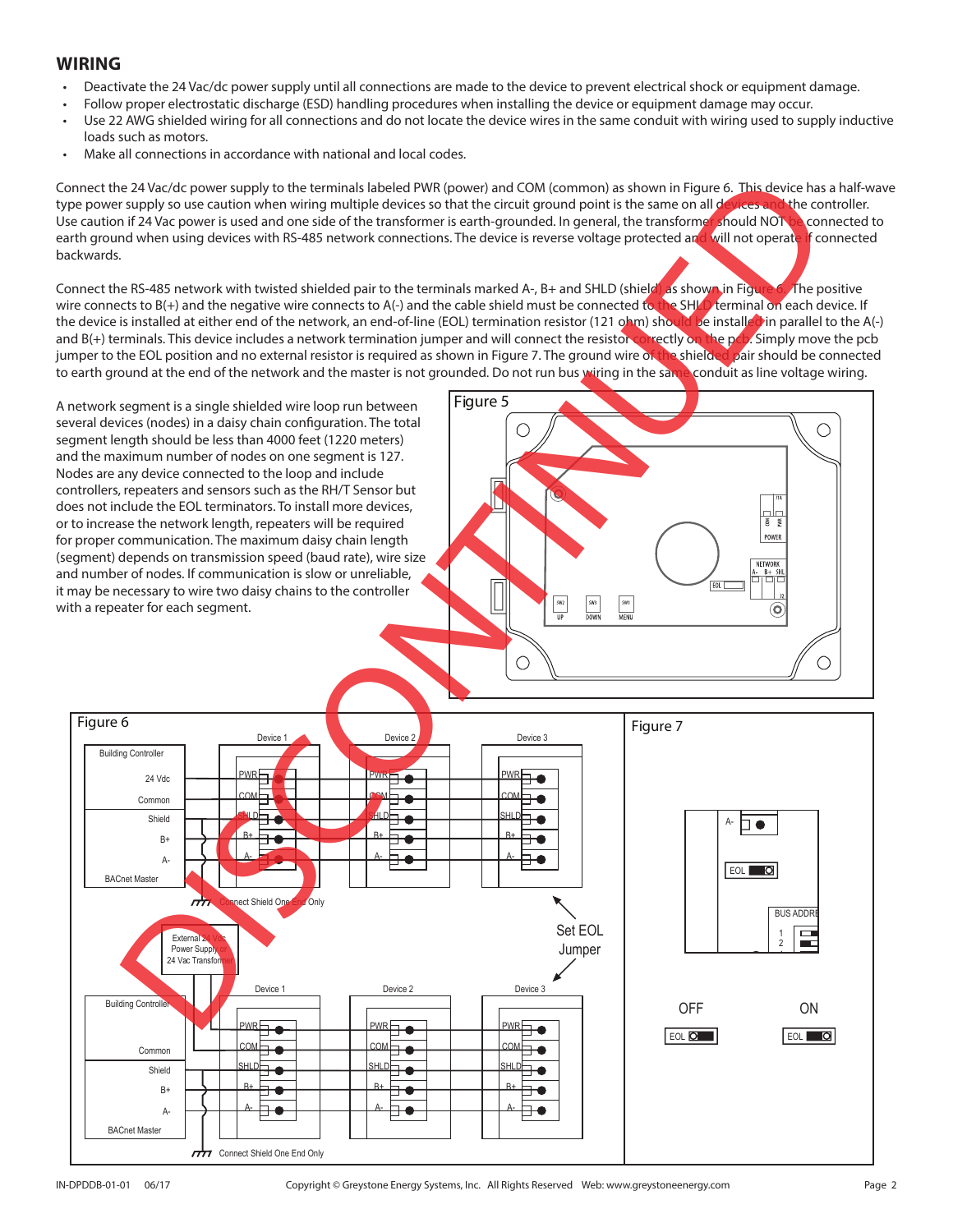## **OPERATION**

#### **Start-Up Mode**

When the device is powered on, it will go through a brief start-up mode. The LCD will display a sequence of information depending on the model. At the end of the start-up sequence, normal operation will begin.

> **°C** Td **°F** Tw kJ/kg

**STEP 1** LCD Test<br>All segments lit for 2 seconds

#### **STEP 2** Model

Displays the model type (bacnet) for 2 sec.

**STEP 3** Software Version for 2 sec

**STEP 4** Address for 2 sec

**STEP 5** Baud rate for 2 sec



#### **Normal Mode**

In normal operation the device:

- 
- reads the temperature and RH sensors<br>calculates values for devipoint, wet bulb and enthalpy • calculates values for dewpoint, wet
- updates the LCD values
- updates the BACnet object values
- monitors the menu key for activity

If the <MENU> key is pressed, normal operation is suspended while the menu functions are serviced. The program will automatically exit the menu after a period of inactivity.

#### **MENU**

The device has several parameters that can be configured locally via the User menu using the keypad and LCD. All parameters default to typical values but the installer may want to change some values. In some cases, such as the device network address, the installer MUST change the settings before operation. Any changes made are saved in non-volatile memory and are restored in case of a power loss. Only the menu items relevant to the device model will be shown. The menu can be accessed at any time after the start-up mode and if there is 5 minutes of inactivity the menu will close and normal operation will continue. maintendeling elbacred for 2 sec<br>
delines for 2 sec<br>
delines for 2 sec<br>
delines for 2 sec<br>
delines for 2 sec<br>
delines for 2 sec<br>
delines for 2 sec<br>
delines for 2 sec<br>
delines for 2 sec<br>
delines for 2 sec<br>
delines for 2 se

#### **User Menu – Network Device**

To enter the menu, press and release the <MENU> key. This will enter the User menustep 1, pressing the <MENU> key a second time advances to step 2. Each press of the <MENU> key saves the current setting and advances the menu item. The <UP> and <DOWN> keys are used to make changes to program variables by scrolling through the available options. When a value options. When a value is changed, use the <MENU> key to save it to memory and advance to the next menu item.

<MENU> Press and release to enter the User men

 $ADDRESS$   $(default = 1)$ Use <UP> or <DOWN> to set the address 0-127. °C and Td blink to indicate the mode

<MENU>

**BAUD RATE** (default = 9600) Use <UP> or <DOWN> to select a baud of 960 (9600), 192 (19200), 384 (38400), 576 (57600), 768 (76800) or 115 (115200). °F and Tw blink to indicate th

<MENU> Exits the menu and returns to normal operation.



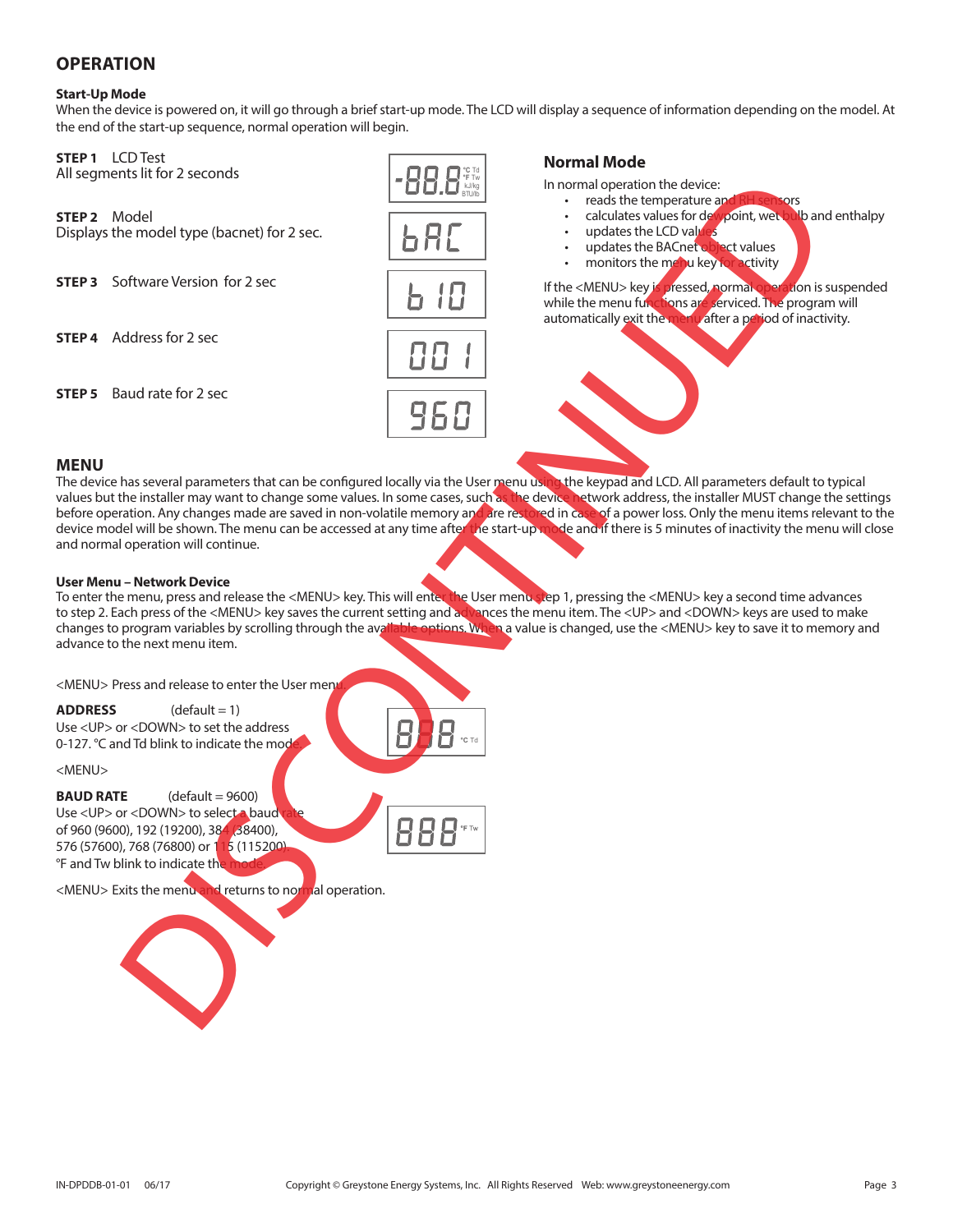## **DIMENSIONS**



|          | or -22 – 122 $\textdegree$ F (1 $\textdegree$ F resolution)   |
|----------|---------------------------------------------------------------|
| Dewpoint | $-30.0 - 50.0$ °C Td (0.5 °C resolution)                      |
|          | or -22 – 122 $\degree$ F Td (1 $\degree$ F resolution)        |
| Wet Bulb | $-20.0 - 50.0$ °C Tw (0.5 °C resolution)                      |
|          | or -4 – 122 $\textdegree$ F Tw (1 $\textdegree$ F resolution) |
| Enthalpy | $0 - 340$ kJ/kg (1 kJ/kg resolution)                          |
|          | or 0 - 146 BTU/lb (1 BTU/lb resolution)                       |
|          |                                                               |

address range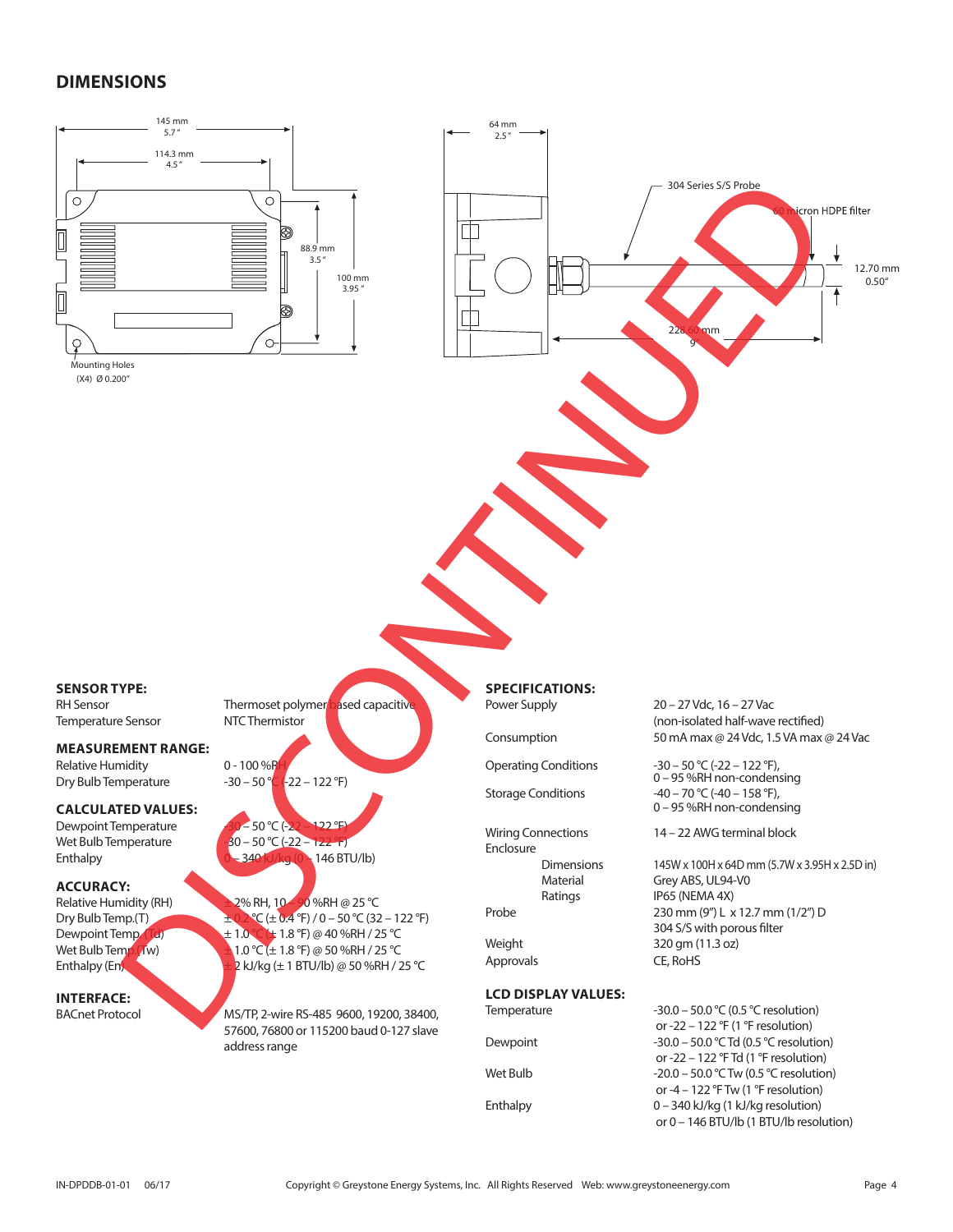#### **BACnet**

| <b>OBJECT TYPE</b>  | <b>DYNAMICALLY</b><br><b>CREATABLE</b> | <b>DYNAMICALLY</b><br><b>DELETABLE</b> | <b>OBJECT</b><br><b>IDENTIFIER</b> | <b>OBJECT</b><br><b>NAME</b> |
|---------------------|----------------------------------------|----------------------------------------|------------------------------------|------------------------------|
| Device              | No                                     | No                                     | 381001                             | DP 001                       |
| Analog Input        | No                                     | No                                     | AI $1$                             | Temperature                  |
|                     |                                        |                                        | AI $2$                             | <b>Relative Humidity</b>     |
|                     |                                        |                                        | AI $3$                             | Dewpoint Temperature         |
|                     |                                        |                                        | AI $4$                             | Wet Bulb Temperature         |
|                     |                                        |                                        | AI $5$                             | Enthalpy                     |
| Analog Value        | No                                     | No                                     | AV <sub>1</sub>                    | Temperature Offset           |
|                     |                                        |                                        | AV <sub>2</sub>                    | RH Offset                    |
|                     |                                        |                                        | AV <sub>3</sub>                    | Atmospheric Pressure         |
|                     |                                        |                                        | AV <sub>4</sub>                    | Altitude                     |
|                     |                                        |                                        | AV <sub>5</sub>                    | Display Mode                 |
| <b>Binary Value</b> | No                                     | No                                     | BV <sub>1</sub>                    | Temperature Unit             |
|                     |                                        |                                        | BV <sub>2</sub>                    | <b>Enthalpy Unit</b>         |

|                                     |                     |                                  | Wet Bulb Temperature<br>AI4                                                                            | Dewpolnt lemperature |
|-------------------------------------|---------------------|----------------------------------|--------------------------------------------------------------------------------------------------------|----------------------|
|                                     |                     |                                  | AI <sub>5</sub><br>Enthalpy                                                                            |                      |
|                                     | Analog Value        | No<br>No                         | AV <sub>1</sub><br>Temperature Offset                                                                  |                      |
|                                     |                     |                                  | RH Offset<br>AV <sub>2</sub>                                                                           |                      |
|                                     |                     |                                  | Atmospheric Pressure<br>AV <sub>3</sub><br>AV <sub>4</sub><br>Altitude                                 |                      |
|                                     |                     |                                  | Display Mode<br>AV <sub>5</sub>                                                                        |                      |
|                                     | <b>Binary Value</b> | No<br>No                         | Temperature Unit<br>BV 1                                                                               |                      |
|                                     |                     |                                  | BV <sub>2</sub><br><b>Enthalpy Unit</b>                                                                |                      |
|                                     |                     |                                  | The BACnet Device object allows configuration of the device. Device object properties are shown below. |                      |
| <b>PROPERTY</b>                     |                     | <b>DEFAULT VALUE</b>             | PROPERTY DATA TYPE                                                                                     | <b>ACCESS</b>        |
| Object Identifier                   |                     | 381001                           | BACnetObjectIdentifier(numeric                                                                         | Read / Write         |
| <b>Object Name</b>                  |                     | DP 001                           | CharacterString (32)                                                                                   | Read / Write         |
| Object Type                         |                     | DEVICE (8)                       | <b>BACnetObjectTyp</b>                                                                                 | Read                 |
| <b>System Statu</b>                 |                     | <b>OPERATIONAL (0)</b>           | CnetDeviceStatus                                                                                       | Read                 |
| Vendor Name                         |                     | Greystone Energy Systems         | CharacterString                                                                                        | Read                 |
| Vendor Identifier                   |                     | 381                              | <b>Unsigned 16</b>                                                                                     | Read                 |
| Model Name                          |                     | <b>DP</b>                        | CharacterString                                                                                        | Read                 |
| <b>Firmware Revision</b>            |                     | 1.2                              | CharacterString                                                                                        | Read                 |
| <b>Application Software Version</b> |                     | V1.0                             | CharacterString                                                                                        | Read                 |
| Location                            |                     | 150 English Dr, Moncton, NB      | CharacterString (32)                                                                                   | Read / Write         |
| Description                         |                     | <b>Greystone Dewpoint Sensor</b> | <b>CharacterString (32)</b>                                                                            | Read / Write         |
| <b>Protocol Version</b>             |                     | $\mathbf{1}$                     | Unsigned                                                                                               | Read                 |
| <b>Protocol Revision</b>            |                     | 14                               | Unsigned                                                                                               | Read                 |
| Protocol Services Supported         |                     | See description below            | BACnetServicesSupported                                                                                | Read                 |
| Protocol Object Types Supported     |                     | See description belo             | BACnetObjectTypesSupported                                                                             | Read                 |
| Object List                         |                     | See description below            | <b>BACnetArray</b>                                                                                     | Read                 |
| Maximum APDU Length Accepted        |                     | 5(<br>B'0000'                    | Unsigned                                                                                               | Read                 |
| Segmentation Supported              |                     | N<br>SEGMENTATION<br>(3)         | BACnetSegmentation                                                                                     | Read                 |
| <b>APDU Timeout</b>                 |                     | 6,0                              | Unsigned                                                                                               | Read / Write         |
| Number of APDU Retries              |                     | 3                                | Unsigned                                                                                               | Read / Write         |
| Max Master                          |                     | 127                              | Unsigned                                                                                               | Read / Write         |
| Max Info Frames                     |                     | 1                                | Unsigned                                                                                               | Read                 |
| Device Address Binding              |                     | empty                            | BACnetAddressBinding                                                                                   | Read                 |
| <b>Database Revision</b>            |                     |                                  | Unsigned                                                                                               | Read                 |
|                                     |                     |                                  | <b>BACnetArray</b>                                                                                     | Read                 |

#### **OBJECT IDENTIFIER**

Initial default number is 381001, where 381 is the vendor ID and 001 is the default network MAC address. When the MAC address is initially changed the value is updated and saved. For example, if the MAC address is set to 50 via the menu for startup, then the device instance will be set to 381050. This property is also writable via BACnet. If the Device:Object\_Identifier is written to via BACnet then the MAC address is no longer appended to the vendor ID to create this value.

#### **OBJECT NAME**

Initial string is "DP 001" where DP is the device model name and 001 is the default network address. Can be written with a new string of maximum length of 32 characters and the value is saved. The "001" is the MAC address and is automatically changed if the MAC address is changed. Once written to via BACnet, the MAC address no longer gets appended to the value.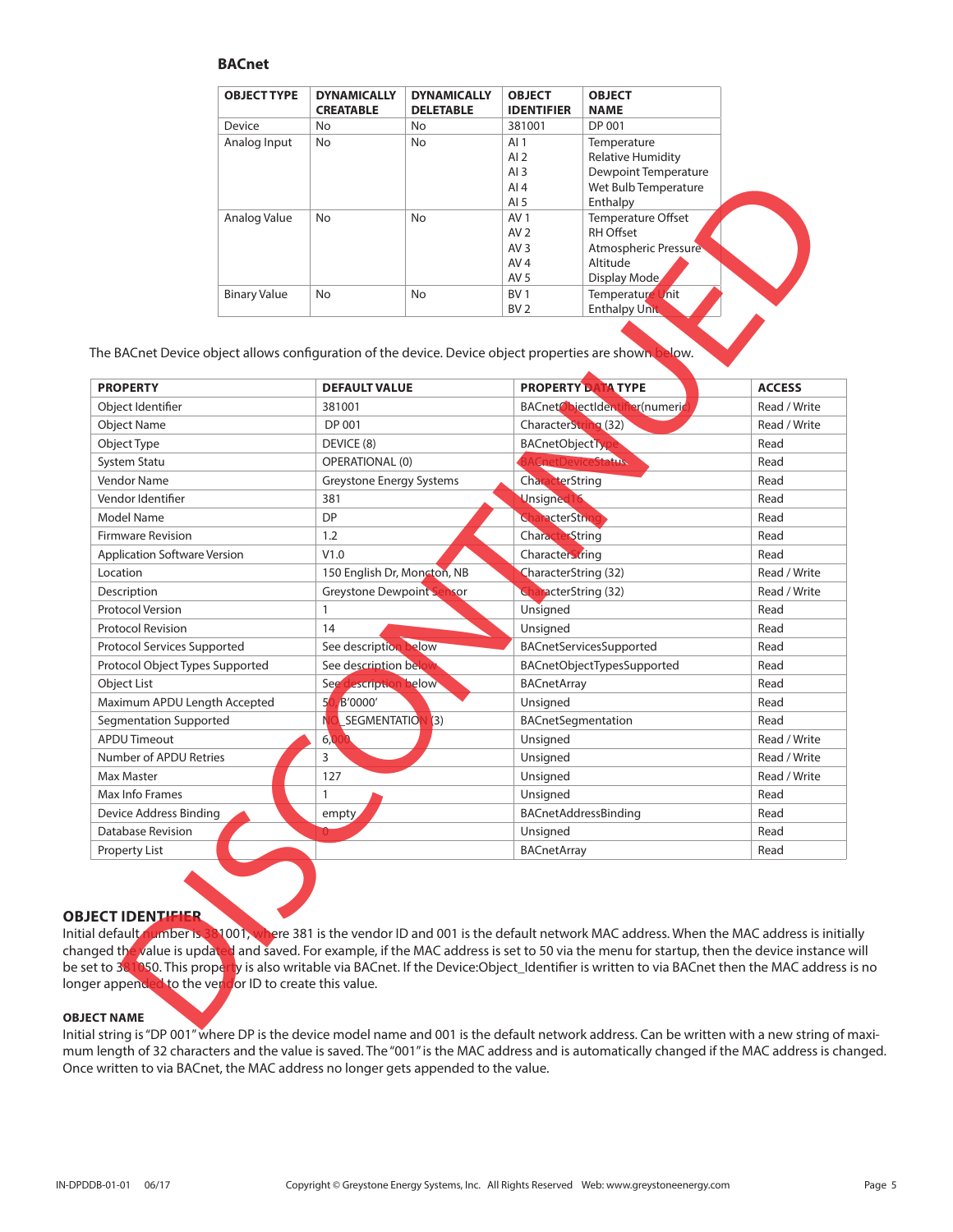| Protocol Services Supported                               | readProperty, writeProperty, deviceCommunicationControl, who-Has, who-Is<br>Binary bit string = {00000000 00001001 01000000 00000000 01100000 0}                                                                                                                                                                                                                                 |
|-----------------------------------------------------------|----------------------------------------------------------------------------------------------------------------------------------------------------------------------------------------------------------------------------------------------------------------------------------------------------------------------------------------------------------------------------------|
| Protocol Object Types Supported                           | Analog Input, Analog Value, Binary Value, Device                                                                                                                                                                                                                                                                                                                                 |
| Object List                                               | ((Device, Instance 1), (Analog Input, Instance 1), (Analog Input, Instance 2),<br>(Analog Input, Instance 3), (Analog Input, Instance 4), (Analog Input, Instance 5)<br>(Analog Value, Instance 1), (Analog Value, Instance 2), (Analog Value, Instance 3),<br>(Analog Value, Instance 4), (Analog Value, Instance 5), (Binary Value, Instance 1),<br>(Binary Value, Instance 2) |
| APDU Timeout                                              | Value is 6,000. Can be modified from 1 to 10,000.                                                                                                                                                                                                                                                                                                                                |
| Number Of APDU Retries<br>Max Master<br>Database Revision | Value is 3. Can be modified from 1 to 10.<br>Value is 127. Value is saved. Can be modified from 1 to 127.<br>Value is 0 to 255.                                                                                                                                                                                                                                                  |

| <b>Analog Input Object</b> | (Present Value = temperature sensor reading in $*$ F or $^{\circ}$ C, resolution = 0.1°, range = -30-50 $^{\circ}$ C |  |  |
|----------------------------|----------------------------------------------------------------------------------------------------------------------|--|--|
| <b>Temperature</b>         | or -22-122 °F)                                                                                                       |  |  |

|                                                       | (Analog Input, Instance 3), (Analog Input, Instance 4), (Analog Input, Instance 5)<br>(Analog Value, Instance 1), (Analog Value, Instance 2), (Analog Value, Instance 3),<br>(Analog Value, Instance 4), (Analog Value, Instance 5), (Binary Value, Instance 1),<br>(Binary Value, Instance 2) | ((Device, Instance 1), (Analog Input, Instance 1), (Analog Input, Instance 2), |               |
|-------------------------------------------------------|------------------------------------------------------------------------------------------------------------------------------------------------------------------------------------------------------------------------------------------------------------------------------------------------|--------------------------------------------------------------------------------|---------------|
| <b>DU Timeout</b>                                     | Value is 6,000. Can be modified from 1 to 10,000.                                                                                                                                                                                                                                              |                                                                                |               |
| umber Of APDU Retries<br>ax Master<br>tabase Revision | Value is 3. Can be modified from 1 to 10.<br>Value is 127. Value is saved. Can be modified from 1 to 127.<br>Value is 0 to 255.                                                                                                                                                                |                                                                                |               |
| alog Input Object<br>mperature                        | e analog input BACnet objects allow reading of sensor values. Analog input object properties are shown below.<br>(Present Value = temperature sensor reading in $\mathcal{F}$ or $\mathcal{E}_{\mathcal{S}}$ esolution = 0.1°, range = -30-50 $\mathcal{C}$<br>or -22-122 °F)                  |                                                                                |               |
| <b>PROPERTY</b>                                       | <b>DEFAULT VALUE</b>                                                                                                                                                                                                                                                                           | <b>PROPERTY DATA TYPE</b>                                                      | <b>ACCESS</b> |
|                                                       |                                                                                                                                                                                                                                                                                                |                                                                                |               |
| Object Identifier                                     | Al1 (Analog Input 1)                                                                                                                                                                                                                                                                           | BACnetObjectIdentifier                                                         | Read          |
| <b>Object Name</b>                                    | Temperature                                                                                                                                                                                                                                                                                    | CharacterString (32)                                                           | Read          |
| Object Type                                           | ANALOG_INPUT (0)                                                                                                                                                                                                                                                                               | BACnetObjectType                                                               | Read          |
| Present Value                                         | current reading                                                                                                                                                                                                                                                                                | Real                                                                           | Read          |
| Description                                           | Temperature                                                                                                                                                                                                                                                                                    | CharacterString (32)                                                           | Read          |
| Device Type                                           | Temperature Sensor                                                                                                                                                                                                                                                                             | CharacterString (32)                                                           | Read          |
| <b>Status Flags</b>                                   | 000)<br>{false, false, false, false}                                                                                                                                                                                                                                                           | BACnetStatusFlags                                                              | Read          |
| <b>Event State</b>                                    | NORMAL (0)                                                                                                                                                                                                                                                                                     | <b>BACnetEventState</b>                                                        | Read          |
| Reliability                                           | NO_FAULT_DE<br>ECTED (0)                                                                                                                                                                                                                                                                       | <b>BACnetReliability</b>                                                       | Read          |
| Out of Service                                        | FALSE (0)                                                                                                                                                                                                                                                                                      | Boolean                                                                        | Read          |
| Units                                                 | degrees-Celsius (62) or degrees<br>Fahrenheit (64)                                                                                                                                                                                                                                             | BACnetEngineeringUnits                                                         | Read          |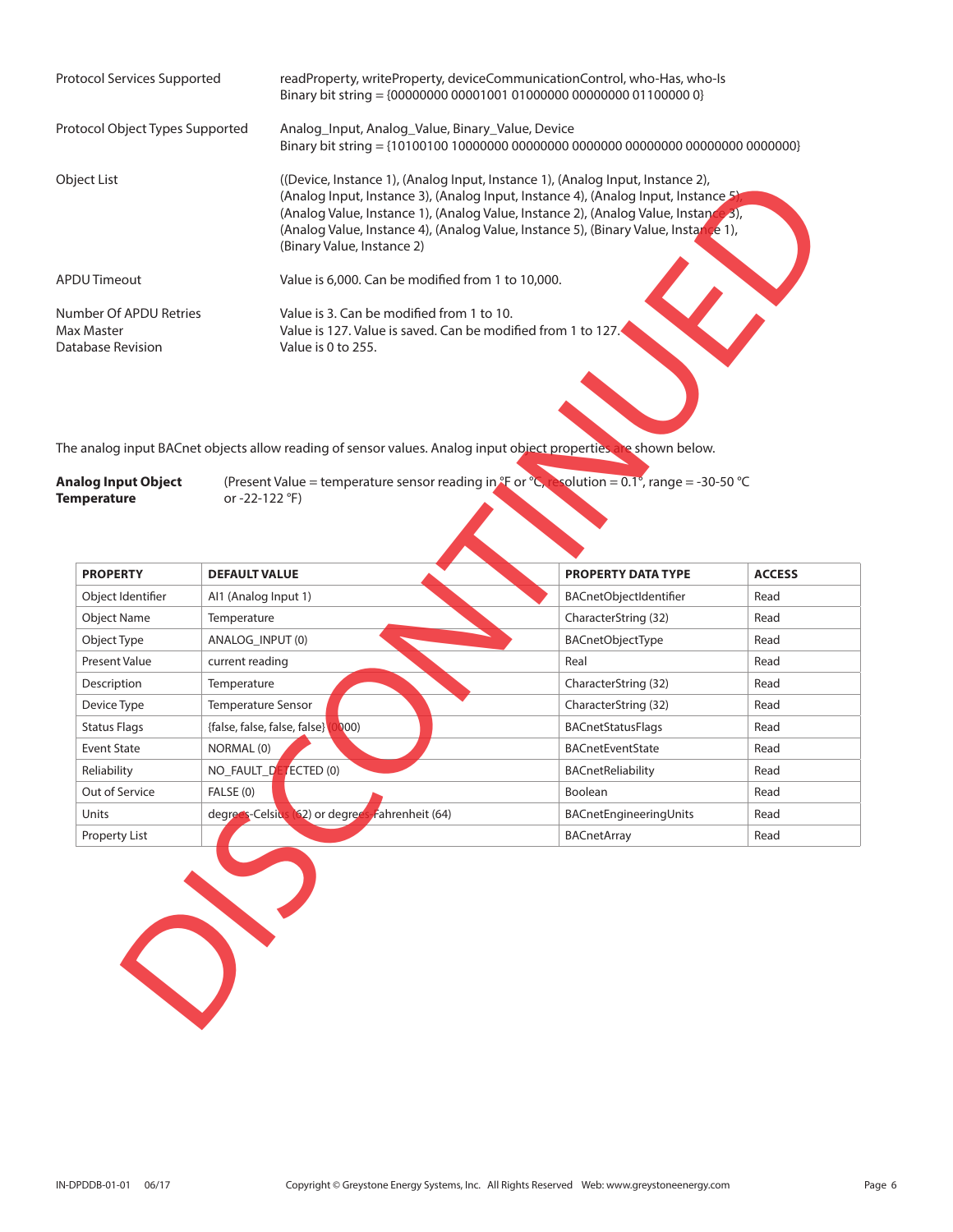## **Relative Humidity**

| <b>PROPERTY</b>      | <b>DEFAULT VALUE</b>                | <b>PROPERTY DATA TYPE</b> | <b>ACCESS</b> |
|----------------------|-------------------------------------|---------------------------|---------------|
| Object Identifier    | Al2 (Analog Input 2)                | BACnetObjectIdentifier    | Read          |
| <b>Object Name</b>   | <b>Relative Humidity</b>            | CharacterString (32)      | Read          |
| Object Type          | ANALOG INPUT (0)                    | <b>BACnetObjectType</b>   | Read          |
| <b>Present Value</b> | current reading                     | Real                      | Read          |
| Description          | <b>Relative Humidity</b>            | CharacterString (32)      | Read          |
| Device Type          | <b>RH</b> Sensor                    | CharacterString (32)      | Read          |
| <b>Status Flags</b>  | {false, false, false, false} (0000) | <b>BACnetStatusFlags</b>  |               |
| <b>Event State</b>   | NORMAL (0)                          | <b>BACnetEventState</b>   | Read          |
| Reliability          | NO FAULT DETECTED (0)               | <b>BACnetReliability</b>  | Read          |
| Out of Service       | FALSE (0)                           | <b>Boolean</b>            | ad            |
| Units                | Percent-relative-humidity (29)      | BACnetEngineeringUni      | Read          |
| Property List        |                                     | <b>BACnetA</b>            | Read          |
|                      |                                     |                           |               |

# **Dewpoint Temperature** or -22-122 °F)

| Object Type                                                                  | ANALOG_INPUT (0)                                                                                                                                        | BACnetObjectType              | Read          |
|------------------------------------------------------------------------------|---------------------------------------------------------------------------------------------------------------------------------------------------------|-------------------------------|---------------|
| <b>Present Value</b>                                                         | current reading                                                                                                                                         | Real                          | Read          |
| Description                                                                  | <b>Relative Humidity</b>                                                                                                                                | CharacterString (32)          | Read          |
| Device Type                                                                  | <b>RH</b> Sensor                                                                                                                                        | CharacterString (32)          | Read          |
| <b>Status Flags</b>                                                          | {false, false, false, false} (0000)                                                                                                                     | <b>BACnetStatusFlags</b>      |               |
| <b>Event State</b>                                                           | NORMAL (0)                                                                                                                                              | BACnetEventState              | Read          |
| Reliability                                                                  | NO_FAULT_DETECTED (0)                                                                                                                                   | <b>BACnetReliability</b>      | Read          |
| Out of Service                                                               | FALSE (0)                                                                                                                                               | Boolean                       | ad            |
| Units                                                                        | Percent-relative-humidity (29)                                                                                                                          | <b>BACnetEngineeringUnit</b>  | Read          |
| <b>Property List</b>                                                         |                                                                                                                                                         | <b>BACnetArray</b>            | Read          |
| <b>Analog Input Object</b><br><b>Dewpoint Temperature</b><br><b>PROPERTY</b> | (Present Value = dewpoint temperature calculation in °F or °C, resolution = $0.1^{\circ}$ , range = -30-50 °C<br>or -22-122 °F)<br><b>DEFAULT VALUE</b> | <b>PROPERTY DATA TYPE</b>     | <b>ACCESS</b> |
| Object Identifier                                                            | Al3 (Analog Input 3)                                                                                                                                    | <b>BACnetObjectIdentifier</b> | Read          |
| <b>Object Name</b>                                                           | Dewpoint Temperature                                                                                                                                    | racterString (32)             | Read          |
| Object Type                                                                  | ANALOG_INPUT (0)                                                                                                                                        | <b>BACnetObjectType</b>       | Read          |
| <b>Present Value</b>                                                         | current reading                                                                                                                                         | Real                          | Read          |
| Description                                                                  | Dewpoint Temperature                                                                                                                                    | CharacterString (32)          | Read          |
| Device Type                                                                  | Dewpoint Temperature Sensor                                                                                                                             | CharacterString (32)          | Read          |
| <b>Status Flags</b>                                                          | {false, false, false, false} (0000)                                                                                                                     | <b>BACnetStatusFlags</b>      | Read          |
| <b>Event State</b>                                                           | NORMAL (0)                                                                                                                                              | <b>BACnetEventState</b>       | Read          |
| Reliability                                                                  | NO_FAULT_DETECTED (0)                                                                                                                                   | <b>BACnetReliability</b>      | Read          |
| Out of Service                                                               | FALSE (0)                                                                                                                                               | Boolean                       | Read          |
| Units                                                                        | degrees-Celsius (62) or degre<br>es-Fahrenheit (6                                                                                                       | BACnetEngineeringUnits        | Read          |
| <b>Property List</b>                                                         |                                                                                                                                                         | <b>BACnetArray</b>            | Read          |
| <b>Analog Input Object</b><br><b>Wet Bulb Temperature</b>                    | (Present Value = wet bully temperature calculation in °F or °C, resolution = 0.1°, range = -30-50 °C<br>$-22-122$ <sup>°F</sup> )                       |                               |               |
| <b>PROPERTY</b>                                                              | <b>DEFAU</b><br>JE                                                                                                                                      | <b>PROPERTY DATA TYPE</b>     | <b>ACCESS</b> |
| Object Identifier                                                            | Al4 (Analog Input 4)                                                                                                                                    | BACnetObjectIdentifier        | Read          |
| <b>Object Name</b>                                                           | Wet Bulb Temperature                                                                                                                                    | CharacterString (32)          | Read          |
| Object Type                                                                  | LOG_INPUT(0)<br>AN/                                                                                                                                     | BACnetObjectType              | Read          |
| Present Value<br><b>Description</b>                                          | current reading                                                                                                                                         | Real                          | Read          |
|                                                                              | Femperature<br>Wet Bulk                                                                                                                                 | CharacterString (32)          | Read          |
| Device Type                                                                  | Wet Bulb Temperature Sensor                                                                                                                             | CharacterString (32)          | Read          |
| <b>Status Flags</b>                                                          | e, false, false, false} (0000)                                                                                                                          | <b>BACnetStatusFlags</b>      | Read          |

## Wet Bulb Temperature **Or -22-122 °F)**

| <b>PROPERTY</b>     | <b>DEFAUL</b><br><b>TVALUE</b>                  | <b>PROPERTY DATA TYPE</b> | <b>ACCESS</b> |
|---------------------|-------------------------------------------------|---------------------------|---------------|
| Object Identifier   | Analog Input 4)<br>A.                           | BACnetObjectIdentifier    | Read          |
| <b>Object Name</b>  | Wet Bu<br><b>Temperature</b>                    | CharacterString (32)      | Read          |
| Object Type         | <b>LOG_INP</b><br>$\mathbf{T}(0)$<br>A.         | <b>BACnetObjectType</b>   | Read          |
| Present Value       | reading<br>curren                               | Real                      | Read          |
| Description         | Wet Bu<br>Temperature                           | CharacterString (32)      | Read          |
| Device Type         | b Temperature Sensor<br>Wet B                   | CharacterString (32)      | Read          |
| <b>Status Flags</b> | e, false, false, false} (0000)                  | <b>BACnetStatusFlags</b>  | Read          |
| Event State         | NORMAL (0)                                      | <b>BACnetEventState</b>   | Read          |
| Reliability         | NO FAULT DETECTED (0)                           | <b>BACnetReliability</b>  | Read          |
| Out of Service      | FALSE (0)                                       | Boolean                   | Read          |
| Units               | degrees-Celsius (62) or degrees-Fahrenheit (64) | BACnetEngineeringUnits    | Read          |
| Property List       |                                                 | <b>BACnetArray</b>        | Read          |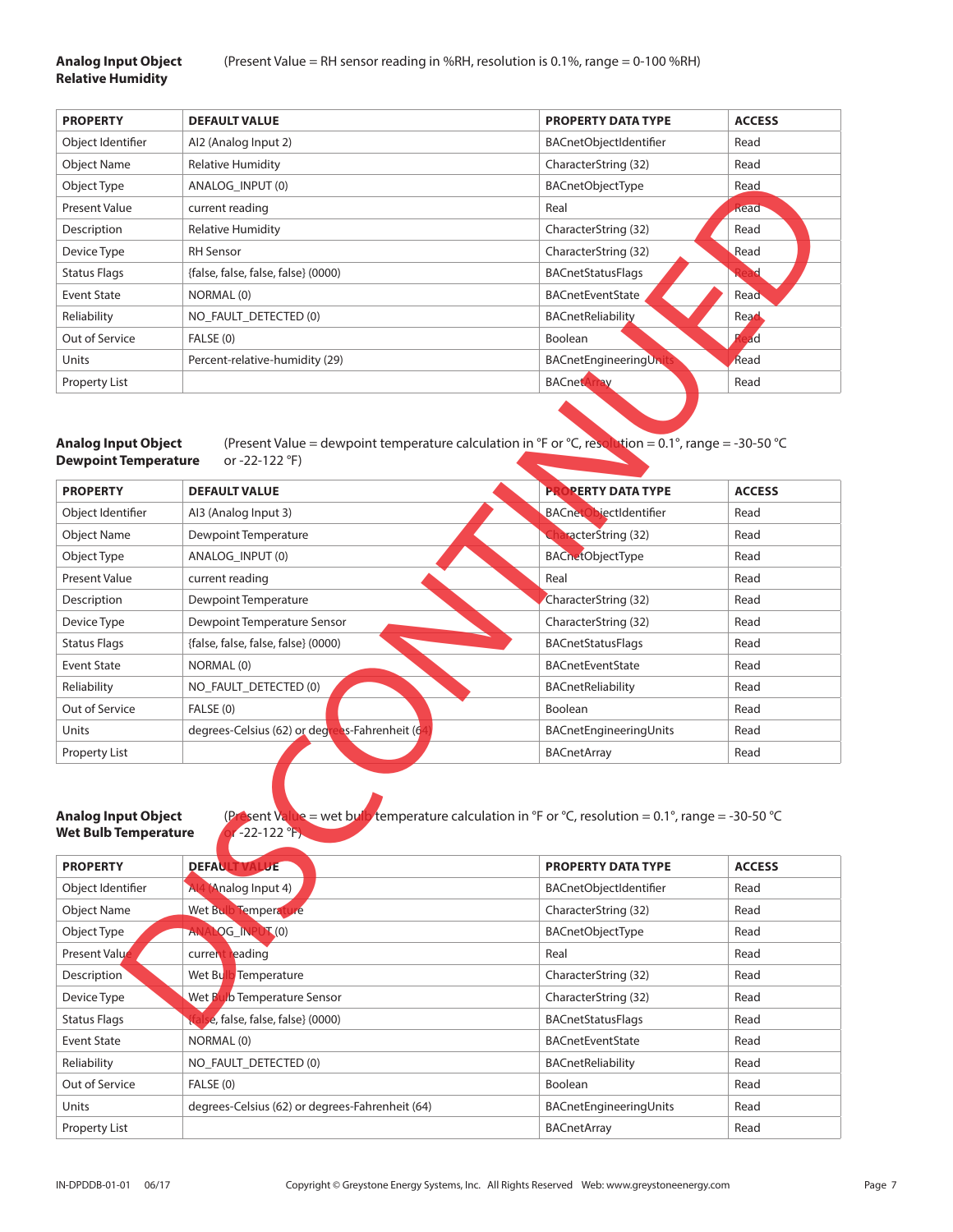## **Enthalpy** or 0-146 BTU/lb)

**Analog Input Object** (Present Value = enthalpy calculation in J/kg or BTU/lb, resolution = 1, range = 0-340 kJ/k

| <b>PROPERTY</b>     | <b>DEFAULT VALUE</b>                                                    | <b>PROPERTY DATA TYPE</b> | <b>ACCESS</b> |
|---------------------|-------------------------------------------------------------------------|---------------------------|---------------|
| Object Identifier   | Al5 (Analog Input 5)                                                    | BACnetObjectIdentifier    | Read          |
| <b>Object Name</b>  | Enthalpy                                                                | CharacterString (32)      | Read          |
| Object Type         | ANALOG INPUT (0)                                                        | BACnetObjectType          | Read          |
| Present Value       | current reading                                                         | Real                      |               |
| Description         | Enthalpy                                                                | CharacterString (32)      | Read          |
| Device Type         | <b>Enthalpy Sensor</b>                                                  | CharacterString (32)      | Read          |
| <b>Status Flags</b> | {false, false, false, false} (0000)                                     | <b>BACnetStatusFlags</b>  | lead          |
| <b>Event State</b>  | NORMAL (0)                                                              | <b>BACnetEventState</b>   | Read          |
| Reliability         | NO FAULT DETECTED (0)                                                   | BACnetReliability         | Read          |
| Out of Service      | FALSE (0)                                                               | Boolean                   | Re.           |
| Units               | kilojoules-per-kilogram-dry-air (149) or<br>btus-per-pound-dry-air (24) | BACnetEngineering         | lead          |
| Property List       |                                                                         | <b>BACnetAr</b>           | Read          |
|                     |                                                                         |                           |               |

| Object Type                                             | ANALOG_INPUT (0)                                                                                                                                                                                                                                                                                                                                                    | <b>BACnetObjectType</b>   | Read          |
|---------------------------------------------------------|---------------------------------------------------------------------------------------------------------------------------------------------------------------------------------------------------------------------------------------------------------------------------------------------------------------------------------------------------------------------|---------------------------|---------------|
| Present Value                                           | current reading                                                                                                                                                                                                                                                                                                                                                     | Real                      |               |
| Description                                             | Enthalpy                                                                                                                                                                                                                                                                                                                                                            | CharacterString (32)      | Read          |
| Device Type                                             | <b>Enthalpy Sensor</b>                                                                                                                                                                                                                                                                                                                                              | CharacterString (32)      | Read          |
| <b>Status Flags</b>                                     | {false, false, false, false} (0000)                                                                                                                                                                                                                                                                                                                                 | <b>BACnetStatusFlags</b>  | ead           |
| <b>Event State</b>                                      | NORMAL (0)                                                                                                                                                                                                                                                                                                                                                          | <b>BACnetEventState</b>   | Rea           |
| Reliability                                             | NO_FAULT_DETECTED (0)                                                                                                                                                                                                                                                                                                                                               | BACnetReliability         | Read          |
| Out of Service                                          | FALSE (0)                                                                                                                                                                                                                                                                                                                                                           | Boolean                   | Re:           |
| Units                                                   | kilojoules-per-kilogram-dry-air (149) or<br>btus-per-pound-dry-air (24)                                                                                                                                                                                                                                                                                             | BACnetEngineeringUnits    | lead          |
| Property List                                           |                                                                                                                                                                                                                                                                                                                                                                     | <b>BACnetAr</b>           | Read          |
| <b>Analog Value Object</b><br><b>Temperature Offset</b> | The analog value BACnet objects allow sensor calibration and parameter selection. Analog value object properties are shown below.<br>(Present Value defaults to 0 for no offset. Can be set from 10 to +10 D°F or -5.0 to +5.0 D°C)<br>(Units depend on the device units, either ${}^{\circ}$ Cop F), ${}^{\circ}$ resolution = 0.5, ${}^{\circ}$ F resolution = 1) |                           |               |
| <b>PROPERTY</b>                                         | <b>DEFAULT VALUE</b>                                                                                                                                                                                                                                                                                                                                                | <b>PROPERTY DATA TYPE</b> | <b>ACCESS</b> |
| Object Identifier                                       | AV1 (Analog Value 1)                                                                                                                                                                                                                                                                                                                                                | BACnetObjectIdentifier    | Read          |
| <b>Object Name</b>                                      | Temperature Offset                                                                                                                                                                                                                                                                                                                                                  | CharacterString (32)      | Read          |
| Object Type                                             | ANALOG_VALUE (2)                                                                                                                                                                                                                                                                                                                                                    | <b>BACnetObjectType</b>   | Read          |
| Present Value                                           | 0                                                                                                                                                                                                                                                                                                                                                                   | Real                      | Read / Write  |
| Description                                             | Temperature Offset                                                                                                                                                                                                                                                                                                                                                  | CharacterString (32)      | Read          |
| <b>Status Flags</b>                                     | {false, false, false, false} (0000)                                                                                                                                                                                                                                                                                                                                 | <b>BACnetStatusFlags</b>  | Read          |
| <b>Event State</b>                                      | NORMAL (0)                                                                                                                                                                                                                                                                                                                                                          | <b>BACnetEventState</b>   | Read          |
| Out of Service                                          | FALSE (0)                                                                                                                                                                                                                                                                                                                                                           | Boolean                   | Read          |
| Units                                                   | delta-degrees-Fahrenheit (120) or D°C (121)                                                                                                                                                                                                                                                                                                                         | BACnetEngineeringUnits    | Read          |
| Property List                                           |                                                                                                                                                                                                                                                                                                                                                                     | <b>BACnetArray</b>        | Read          |
| <b>Analog Value Object</b><br><b>RH Offset</b>          | resent Value defaults to 0 for no offset. Can be set from -10 to +10 %RH, resolution = 1)                                                                                                                                                                                                                                                                           |                           |               |
| <b>PROPERTY</b>                                         | <b>DEFAULT VALUE</b>                                                                                                                                                                                                                                                                                                                                                | PROPERTY DATA TYPE        | <b>ACCESS</b> |
| Object Identifier                                       | AV2 (Analog Value 2)                                                                                                                                                                                                                                                                                                                                                | BACnetObjectIdentifier    | Read          |
| <b>Object Name</b>                                      | <b>H</b> Offset                                                                                                                                                                                                                                                                                                                                                     | CharacterString (32)      | Read          |
| Object Type                                             | ANALOG_VALUE <sup>2</sup> (2)                                                                                                                                                                                                                                                                                                                                       | BACnetObjectType          | Read          |
| <b>Present Value</b>                                    | 0                                                                                                                                                                                                                                                                                                                                                                   | Real                      | Read / Write  |
| Description                                             | <b>RH</b> Offset                                                                                                                                                                                                                                                                                                                                                    | CharacterString (32)      | Read          |
| <b>Status Flags</b>                                     | fals<br>false, false, false} (0000)                                                                                                                                                                                                                                                                                                                                 | <b>BACnetStatusFlags</b>  | Read          |
| <b>Fyent State</b>                                      | NORMAL (0)                                                                                                                                                                                                                                                                                                                                                          | <b>RACnetFyentState</b>   | Read          |

| resent Value defaults to 0 for no offset. Can be set from -10 to +10 %RH, resolution = 1)<br><b>Analog Value Object</b><br>RH Offset |                                              |                               |               |
|--------------------------------------------------------------------------------------------------------------------------------------|----------------------------------------------|-------------------------------|---------------|
| <b>PROPERTY</b>                                                                                                                      | <b>EFAULT VALUE</b>                          | <b>PROPERTY DATA TYPE</b>     | <b>ACCESS</b> |
| Object Identifier                                                                                                                    | alog Value 2<br>AV <sub>2</sub>              | <b>BACnetObjectIdentifier</b> | Read          |
| <b>Object Name</b>                                                                                                                   | <b>RH Offset</b>                             | CharacterString (32)          | Read          |
| Object Type                                                                                                                          | <b>ANAI</b><br><b>G_VALUE</b> <sup>(2)</sup> | <b>BACnetObjectType</b>       | Read          |
| <b>Present Value</b>                                                                                                                 | 0                                            | Real                          | Read / Write  |
| Description                                                                                                                          | RH Off                                       | CharacterString (32)          | Read          |
| <b>Status Flags</b>                                                                                                                  | <b>fals</b><br>false, false, false} (0000)   | <b>BACnetStatusFlags</b>      | Read          |
| Event State                                                                                                                          | NORMAL <sub>(0)</sub>                        | <b>BACnetEventState</b>       | Read          |
| Out of Service                                                                                                                       | FALSE (0)                                    | <b>Boolean</b>                | Read          |
| Units                                                                                                                                | percent-relative-humidity (29)               | BACnetEngineeringUnits        | Read          |
| Property List                                                                                                                        |                                              | <b>BACnetArray</b>            | Read          |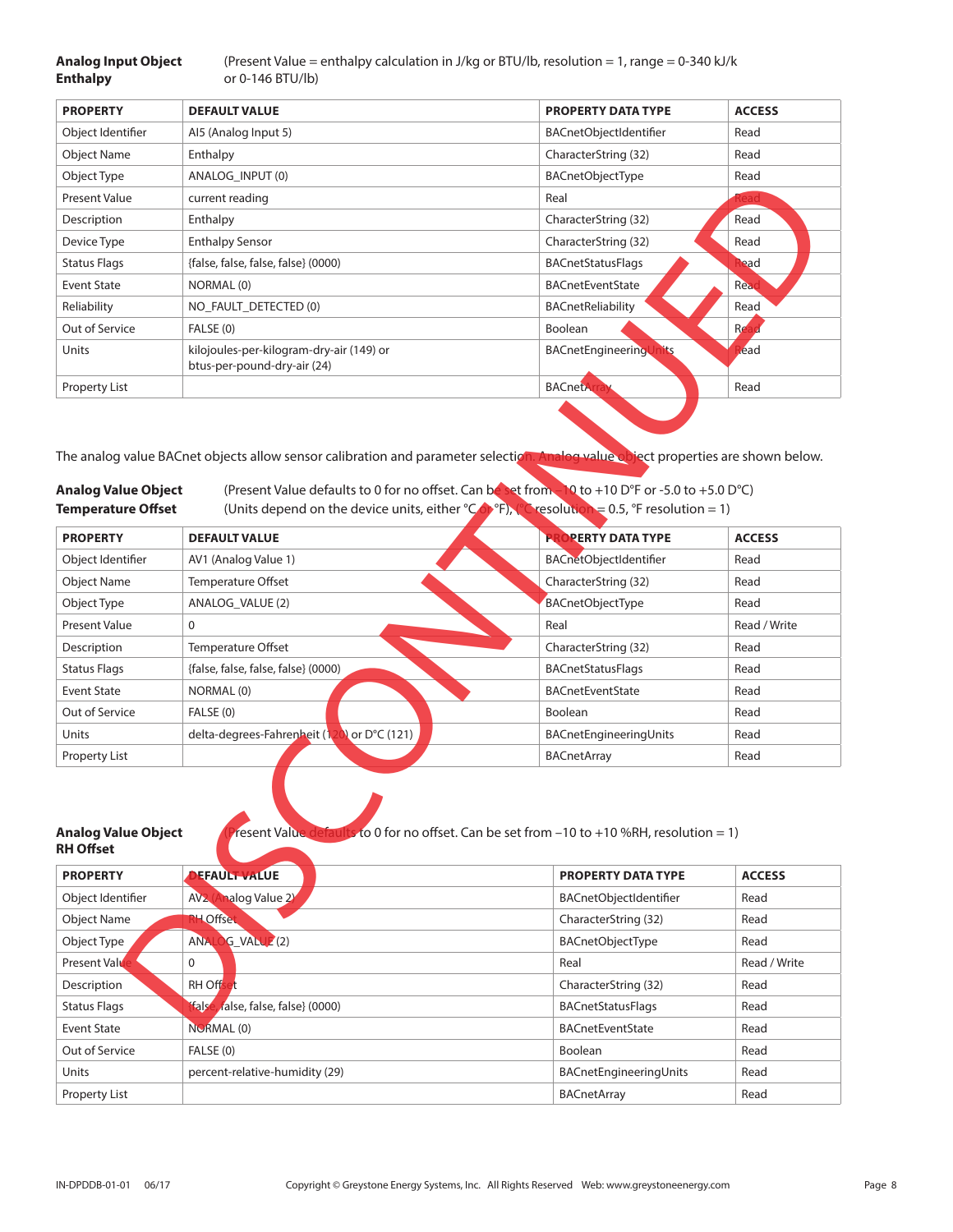**Analog Value Object** (Present Value = 1013 hectopascals. Can be set from 812 to 1013 hPa, resolution = 1 hPa) **Atmospheric Pressure** (Atmospheric pressure is directly linked with Altitude)

| Property             | Default Value                       | Property Data Type                | Access       |
|----------------------|-------------------------------------|-----------------------------------|--------------|
| Object Identifier    | AV3 (Analog Value 3)                | BACnetObjectIdentifier            | Read         |
| <b>Object Name</b>   | Atmospheric Pressure                | CharacterString (32)              | Read         |
| Object Type          | ANALOG VALUE (2)                    | <b>BACnetObjectType</b>           | Read         |
| <b>Present Value</b> | 1013                                | Real                              | <b>Write</b> |
| Description          | Atmospheric Pressure                | CharacterString (32)              | Read         |
| <b>Status Flags</b>  | {false, false, false, false} (0000) | <b>BACnetStatusFlags</b>          | Read         |
| <b>Event State</b>   | NORMAL (0)                          | <b>BACnetEventState</b>           | Read         |
| Out of Service       | FALSE (0)                           | Boolean                           | <b>Re</b>    |
| <b>Units</b>         | hectopascals (hPa) (133)            | <b>hits</b><br>BACnetEngineeringl | Read         |
| Property List        |                                     | <b>BACnetArray</b>                | D<br>ad      |

|                                                                                                                                                                                                                                                                                   | ANALOG_VALUE (2)                                                                                                                                                                                                                                                                                                                                      | <b>BACnetObjectType</b>                                                                                     | Read         |
|-----------------------------------------------------------------------------------------------------------------------------------------------------------------------------------------------------------------------------------------------------------------------------------|-------------------------------------------------------------------------------------------------------------------------------------------------------------------------------------------------------------------------------------------------------------------------------------------------------------------------------------------------------|-------------------------------------------------------------------------------------------------------------|--------------|
| <b>Present Value</b>                                                                                                                                                                                                                                                              | 1013                                                                                                                                                                                                                                                                                                                                                  | Real                                                                                                        | Write        |
| Description                                                                                                                                                                                                                                                                       | Atmospheric Pressure                                                                                                                                                                                                                                                                                                                                  | CharacterString (32)                                                                                        | Read         |
| <b>Status Flags</b>                                                                                                                                                                                                                                                               | {false, false, false, false} (0000)                                                                                                                                                                                                                                                                                                                   | <b>BACnetStatusFlags</b>                                                                                    | Read         |
| <b>Event State</b>                                                                                                                                                                                                                                                                | NORMAL (0)                                                                                                                                                                                                                                                                                                                                            | <b>BACnetEventState</b>                                                                                     | Read         |
| Out of Service                                                                                                                                                                                                                                                                    | FALSE (0)                                                                                                                                                                                                                                                                                                                                             | Boolean                                                                                                     | Rea          |
| Units                                                                                                                                                                                                                                                                             | hectopascals (hPa) (133)                                                                                                                                                                                                                                                                                                                              | <b>BACnetEngineeringUnits</b>                                                                               | Read         |
| <b>Property List</b>                                                                                                                                                                                                                                                              |                                                                                                                                                                                                                                                                                                                                                       | <b>BACnetArray</b>                                                                                          | ad           |
| <b>Analog Value Object</b><br><b>Altitude</b>                                                                                                                                                                                                                                     | (Present Value defaults to 0 feet. Can be set from 0 to 6000 feet, resolution = 1)<br>(Altitude is directly linked with Atmospheric pressure)                                                                                                                                                                                                         |                                                                                                             |              |
| Property                                                                                                                                                                                                                                                                          | Default Value                                                                                                                                                                                                                                                                                                                                         | <b>Property Data Typ</b>                                                                                    | Access       |
| Object Identifier                                                                                                                                                                                                                                                                 | AV4 (Analog Value 4)                                                                                                                                                                                                                                                                                                                                  | BACnetObjectIdentifier                                                                                      | Read         |
| <b>Object Name</b>                                                                                                                                                                                                                                                                | Altitude                                                                                                                                                                                                                                                                                                                                              | <b>CharacterString (32)</b>                                                                                 | Read         |
| Object Type                                                                                                                                                                                                                                                                       | ANALOG_VALUE (2)                                                                                                                                                                                                                                                                                                                                      | <b>ACnetObjectType</b>                                                                                      | Read         |
| <b>Present Value</b>                                                                                                                                                                                                                                                              | 0                                                                                                                                                                                                                                                                                                                                                     | Real                                                                                                        | Read / Write |
| Description                                                                                                                                                                                                                                                                       | Altitude                                                                                                                                                                                                                                                                                                                                              | CharacterString (32)                                                                                        | Read         |
| <b>Status Flags</b>                                                                                                                                                                                                                                                               | {false, false, false, false} (0000)                                                                                                                                                                                                                                                                                                                   | <b>BACnetStatusFlags</b>                                                                                    | Read         |
| <b>Event State</b>                                                                                                                                                                                                                                                                | NORMAL (0)                                                                                                                                                                                                                                                                                                                                            | <b>BACnetEventState</b>                                                                                     | Read         |
| Out of Service                                                                                                                                                                                                                                                                    | FALSE (0)                                                                                                                                                                                                                                                                                                                                             | Boolean                                                                                                     | Read         |
|                                                                                                                                                                                                                                                                                   |                                                                                                                                                                                                                                                                                                                                                       |                                                                                                             |              |
|                                                                                                                                                                                                                                                                                   | feet $(33)$                                                                                                                                                                                                                                                                                                                                           | BACnetEngineeringUnits                                                                                      | Read         |
|                                                                                                                                                                                                                                                                                   |                                                                                                                                                                                                                                                                                                                                                       | <b>BACnetArray</b>                                                                                          | Read         |
|                                                                                                                                                                                                                                                                                   | Default Value                                                                                                                                                                                                                                                                                                                                         | (Present Value defaults to 1. Can be changed to control what is displayed on the LCD)<br>Property Data Type | Access       |
|                                                                                                                                                                                                                                                                                   | AV5 (Analog Value                                                                                                                                                                                                                                                                                                                                     | BACnetObjectIdentifier                                                                                      | Read         |
|                                                                                                                                                                                                                                                                                   | Display Mode                                                                                                                                                                                                                                                                                                                                          | CharacterString (32)                                                                                        | Read         |
|                                                                                                                                                                                                                                                                                   | ANALOG_VALUE                                                                                                                                                                                                                                                                                                                                          | BACnetObjectType                                                                                            | Read         |
|                                                                                                                                                                                                                                                                                   | 0                                                                                                                                                                                                                                                                                                                                                     | Real                                                                                                        | Read / Write |
|                                                                                                                                                                                                                                                                                   | Display Mode                                                                                                                                                                                                                                                                                                                                          | CharacterString (32)                                                                                        | Read         |
|                                                                                                                                                                                                                                                                                   | false, false, fal<br>(0000)<br>$e$ $\frac{1}{2}$ $\frac{1}{2}$ $\frac{1}{2}$ $\frac{1}{2}$ $\frac{1}{2}$ $\frac{1}{2}$ $\frac{1}{2}$ $\frac{1}{2}$ $\frac{1}{2}$ $\frac{1}{2}$ $\frac{1}{2}$ $\frac{1}{2}$ $\frac{1}{2}$ $\frac{1}{2}$ $\frac{1}{2}$ $\frac{1}{2}$ $\frac{1}{2}$ $\frac{1}{2}$ $\frac{1}{2}$ $\frac{1}{2}$ $\frac{1}{2}$ $\frac{1}{2$ | <b>BACnetStatusFlags</b>                                                                                    | Read         |
|                                                                                                                                                                                                                                                                                   | <b>JORMAL</b> (0)                                                                                                                                                                                                                                                                                                                                     | BACnetEventState                                                                                            | Read         |
|                                                                                                                                                                                                                                                                                   | FALSE <sub>(0</sub>                                                                                                                                                                                                                                                                                                                                   | Boolean                                                                                                     | Read         |
| Units<br>Property List<br><b>Analog Value Object</b><br><b>Display Mode</b><br>Property<br>Object Identifier<br><b>Object Name</b><br>Object Type<br><b>Present Value</b><br>Description<br><b>Status Flags</b><br><b>Event State</b><br>Out of Service<br>Units<br>Property List | mits (95                                                                                                                                                                                                                                                                                                                                              | BACnetEngineeringUnits<br><b>BACnetArray</b>                                                                | Read<br>Read |

#### **Analog Value Object** (Present Value defaults to 1. Can be changed to control what is displayed on the LCD) **Display Mode**

| Property             | Default Value                                     | Property Data Type       | Access       |
|----------------------|---------------------------------------------------|--------------------------|--------------|
| Object Identifier    | AV5 (Analog Value                                 | BACnetObjectIdentifier   | Read         |
| <b>Object Name</b>   | Display Mode                                      | CharacterString (32)     | Read         |
| Object Type          | ANALOG VALUE                                      | <b>BACnetObjectType</b>  | Read         |
| <b>Present Value</b> | $\mathbf 0$                                       | Real                     | Read / Write |
| Description          | Mode<br><b>Displa</b>                             | CharacterString (32)     | Read         |
| <b>Status Flags</b>  | {false,<br><b>Ye fat</b><br>(0000)<br>$rac{1}{2}$ | <b>BACnetStatusFlags</b> | Read         |
| <b>Event State</b>   | RMAL (0)                                          | <b>BACnetEventState</b>  | Read         |
| Out of Service       | <b>FALSE</b>                                      | Boolean                  | Read         |
| Units                | units (95                                         | BACnetEngineeringUnits   | Read         |
| Property List        |                                                   | <b>BACnetArray</b>       | Read         |

- Temperature
- $2$  = Dewpoint temperature
- 3 = Wet Bulb temperature
- $4 = Enthalpy$
- 5 = Temperature plus dewpoint toggle every 5 seconds
- 6 = Temperature plus wet bulb toggle
- 7 = Temperature plus enthalpy toggle
- 8 = Dewpoint plus wet bulb toggle
- 9 = Dewpoint plus enthalpy toggle
- 10 = Wet bulb plus enthalpy toggle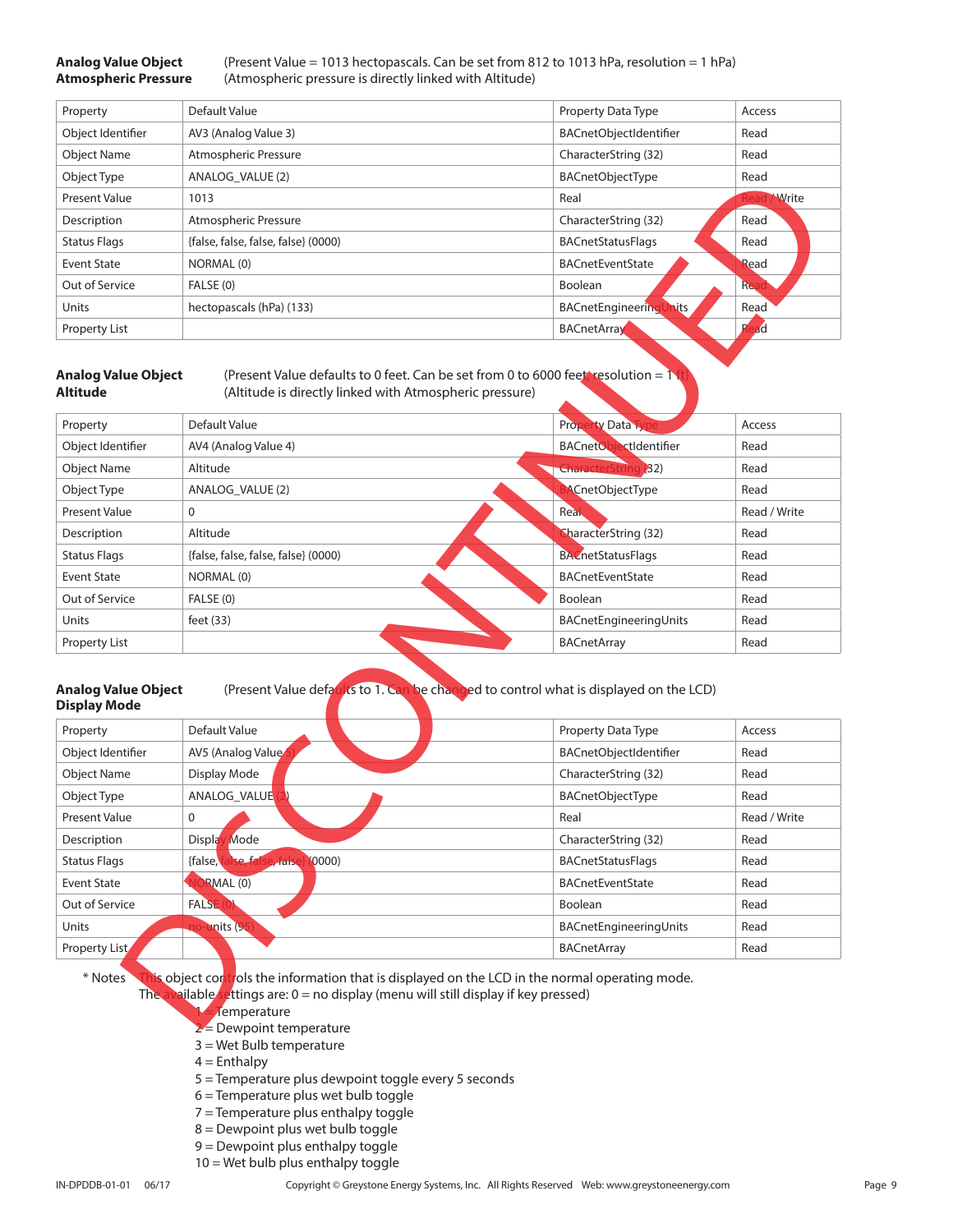The binary value BACnet object allows configuration of the device. Binary value object properties are shown below.

#### **Binary Value Object** (Present Value defaults to 0 (INACTIVE) for Celsius. Can be set to 1 (ACTIVE) for Fahrenheit) **Temperature Units**

| Property            | Default Value                       | Property Data Type       | Access       |
|---------------------|-------------------------------------|--------------------------|--------------|
| Object Identifier   | BV1 (Binary Value 1)                | BACnetObjectIdentifier   | Read         |
| <b>Object Name</b>  | <b>Temperature Units</b>            | CharacterString (32)     | Read         |
| Object Type         | BINARY_VALUE (5)                    | BACnetObjectType         | lead.        |
| Present Value       | <b>INACTIVE (0)</b>                 | BACnetBinaryPV           | Read / Write |
| Description         | Celsius (0) or Fahrenheit (1)       | CharacterString (32)     | Read         |
| <b>Status Flags</b> | {false, false, false, false} (0000) | <b>BACnetStatusFlags</b> | ad           |
| Event State         | NORMAL (0)                          | <b>BACnetEventState</b>  | Read         |
| Reliability         | NO FAULT DETECTED (0)               | BACnetReliability        | Read         |
| Out of Service      | FALSE (0)                           | Boolean                  | R            |
| Property List       |                                     | BACnetArray              | kead         |

#### **Binary Value Object** (Present Value defaults to 0 (INACTIVE) for kJ/kg. Can be set to 1 (ACTIVE) for BTU/lb) **Enthalpy Units**

Property Read Discontinued

| <b>Binary Value Object</b> | (Present Value defaults to 0 (INACTIVE) for kJ/kg. Can be set to 1<br>(ACTIVE) for BTU/lb) |                                  | Access       |
|----------------------------|--------------------------------------------------------------------------------------------|----------------------------------|--------------|
| <b>Enthalpy Units</b>      | BV2 (Binary Value 2)                                                                       | etObjectIdentifier<br><b>BAC</b> | Read         |
|                            | <b>Enthalpy Units</b>                                                                      | <b>CharacterString (32)</b>      | Read         |
| Object Type                | BINARY VALUE (5)                                                                           | netObjectType<br>ы               | Read         |
| Present Value              | INACTIVE (0)                                                                               | BACnetBinaryPV                   | Read / Write |
| Description                | $kJ/kg$ (0) or BTU/lb (1)                                                                  | CharacterString (32)             | Read         |
| <b>Status Flags</b>        | {false, false, false, false} (0000)                                                        | <b>BACnetStatusFlags</b>         | Read         |
| Event State                | NORMAL (0)                                                                                 | <b>BACnetEventState</b>          | Read         |
| Reliability                | NO FAULT DETECTED (0)                                                                      | <b>BACnetReliability</b>         | Read         |
| Out of Service             | FALSE (0)                                                                                  | Boolean                          | Read         |
| Property List              |                                                                                            | <b>BACnetArray</b>               | Read         |